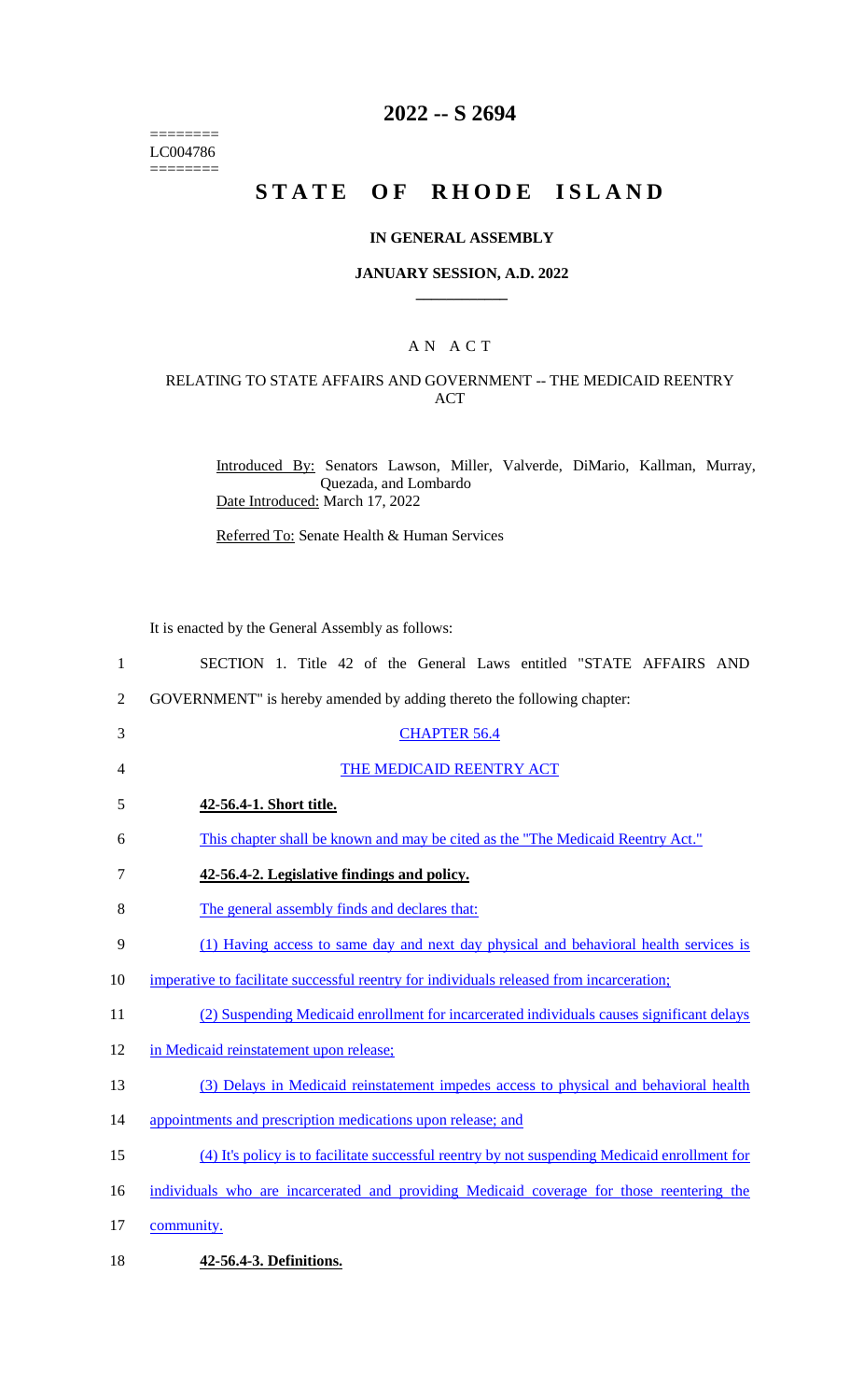| $\mathbf{1}$   | As used in this chapter, the following words and terms shall have the following meanings:             |
|----------------|-------------------------------------------------------------------------------------------------------|
| $\overline{2}$ | (1) "Coverage" means and shall include, but is not limited to:                                        |
| 3              | (i) Assessments;                                                                                      |
| 4              | (ii) Psychosocial counseling;                                                                         |
| 5              | (iii) Medications, including long-acting injectable medications;                                      |
| 6              | (iv) Peer support services;                                                                           |
| 7              | (v) Discharge planning; and                                                                           |
| 8              | (vi) Reentry services.                                                                                |
| 9              | (2) "Qualified inmate" means an individual who is incarcerated by the adult correctional              |
| 10             | institutions and has:                                                                                 |
| 11             | (i) A chronic physical or behavioral health condition;                                                |
| 12             | (ii) A mental illness; or                                                                             |
| 13             | (iii) A substance use disorder.                                                                       |
| 14             | 42-56.4-4. Maintenance of medical assistance enrollment for incarcerated individuals.                 |
| 15             | (a) A person's incarceration shall not affect the person's enrollment status in medical               |
| 16             | assistance. When the department of human services receives information that a person enrolled in      |
| 17             | medical assistance is incarcerated by the adult correctional institutions within the department of    |
| 18             | corrections, the department of human services shall maintain, rather than suspend or terminate, the   |
| 19             | person's medical assistance enrollment. If a person is not currently enrolled in medical assistance,  |
| 20             | the department of corrections, in conjunction with the department of human services, shall, upon      |
| 21             | the person's consent, determine the person's eligibility and enroll the person in medical assistance  |
| 22             | upon incarceration. Once enrolled in medical assistance, the person's medical assistance shall be     |
| 23             | maintained throughout their incarceration.                                                            |
| 24             | (b) No provision of this section may be interpreted to require the department of human                |
| 25             | services to provide medical assistance benefits to persons who are incarcerated prior to the person's |
| 26             | release unless the executive office of health and human services obtains final approval of a          |
| 27             | demonstration waiver under § 1115 (42 U.S.C. 1315) from the Centers for Medicare and Medicaid         |
| 28             | Services. No federal funds may be expended for any purpose that is not authorized by the state's      |
| 29             | agreements with the federal government.                                                               |
| 30             | (c) The department of human services shall coordinate with the managed care organizations             |
| 31             | for the purposes of reconciling any potential financial implications of maintaining an incarcerated   |
| 32             | person's medical assistance enrollment.                                                               |
| 33             | (d) The department of corrections shall make reasonable efforts to collaborate with the               |
| 34             | department of human services and managed care organizations for the purposes of care                  |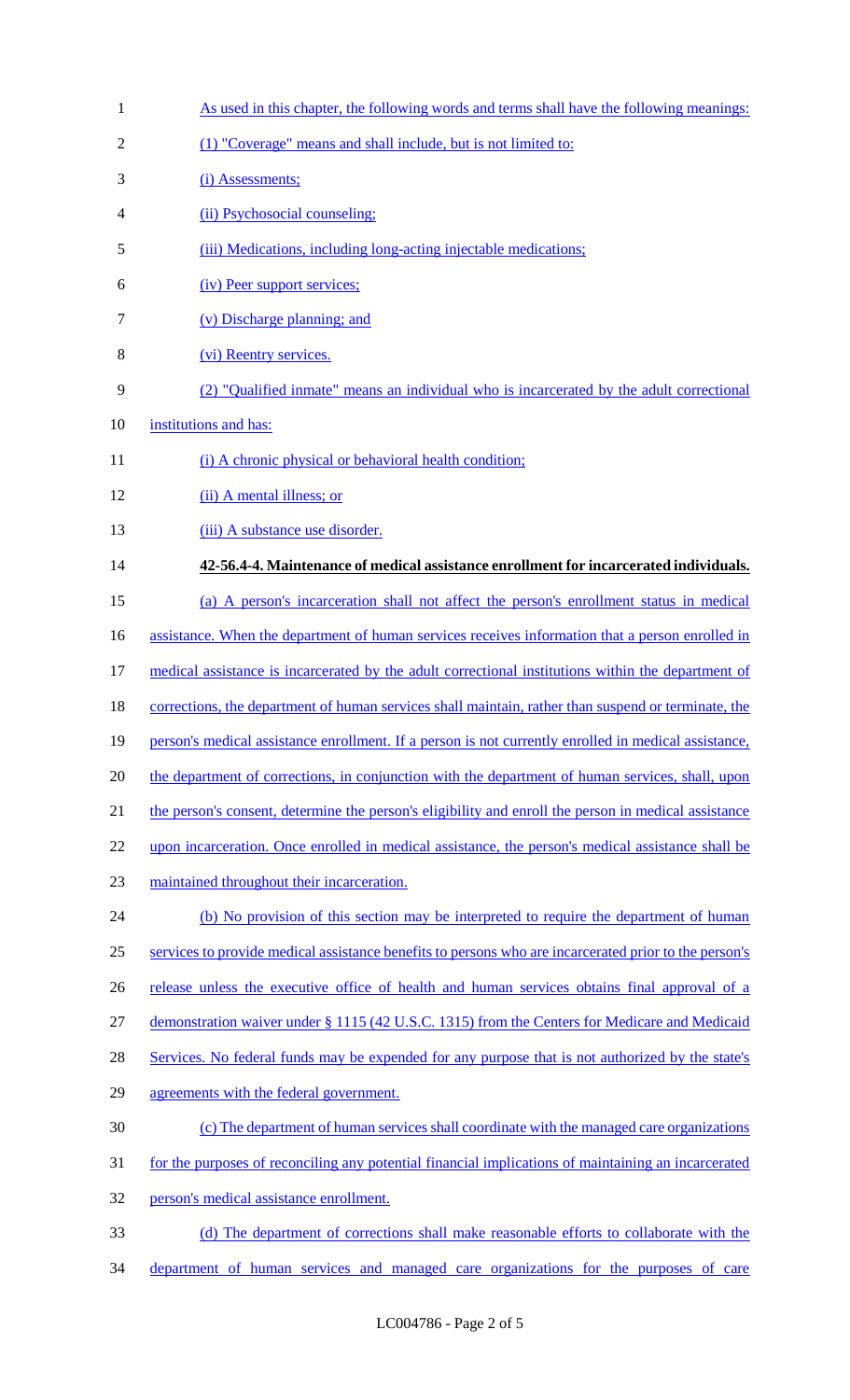| $\mathbf{1}$   | coordination activities, improving health care delivery, and release planning for persons            |
|----------------|------------------------------------------------------------------------------------------------------|
| $\overline{2}$ | incarcerated.                                                                                        |
| 3              | (e) The department of human services and the department of corrections shall report to the           |
| 4              | governor, the house of representatives committee on finance, the senate committee on finance, the    |
| 5              | house of representatives committee on health and human services, and the senate committee on         |
| 6              | health and human services each year before November 30 regarding:                                    |
| $\tau$         | (1) The cost of the program; and                                                                     |
| 8              | (2) The effectiveness of the program, including:                                                     |
| 9              | (i) Any reduction in the number of emergency room visits or hospitalizations by inmates              |
| 10             | after release from a correctional facility;                                                          |
| 11             | (ii) Any reduction in the number of inmates undergoing inpatient treatment after release             |
| 12             | from a correctional facility;                                                                        |
| 13             | (iii) Any reduction in overdose rates and deaths of inmates after release from a correctional        |
| 14             | facility; and                                                                                        |
| 15             | (iv) Any reduction in recidivism after release from a correctional facility; and                     |
| 16             | (v) Any other costs or benefits as a result of the program                                           |
| 17             | 42-56.4-5. Medicaid waiver for coverage of qualified inmates leaving the department                  |
|                |                                                                                                      |
| 18             | of corrections.                                                                                      |
| 19             | (a) Within one hundred eighty (180) days after the effective date of this chapter, the               |
| 20             | executive office of health and human services, in consultation with the department of corrections,   |
| 21             | shall apply for a demonstration waiver, under § 1115 (42 U.S.C. 1315), with the Centers for          |
| 22             | <u>Medicare and Medicaid Services to offer a program to provide Medicaid coverage to a qualified</u> |
| 23             | inmate for up to at least thirty (30) days immediately before the day on which the qualified inmate  |
| 24             | is released from the department of corrections.                                                      |
| 25             | (b) If the waiver described in subsection (a) of this section is approved, the executive office      |
| 26             | of health and human services shall report to the governor, the house of representatives committee    |
| 27             | on finance, senate committee on finance, house of representatives committee on health and human      |
| 28             | services, and senate committee on health and human services each year before November 30 while       |
| 29             | the waiver is in effect regarding:                                                                   |
| 30             | (1) The number of qualified inmates served under the program;                                        |
| 31             | (2) The cost of the program; and                                                                     |
| 32             | (3) The effectiveness of the program, including:                                                     |
| 33             | (i) Any reduction in the number of emergency room visits or hospitalizations by inmates              |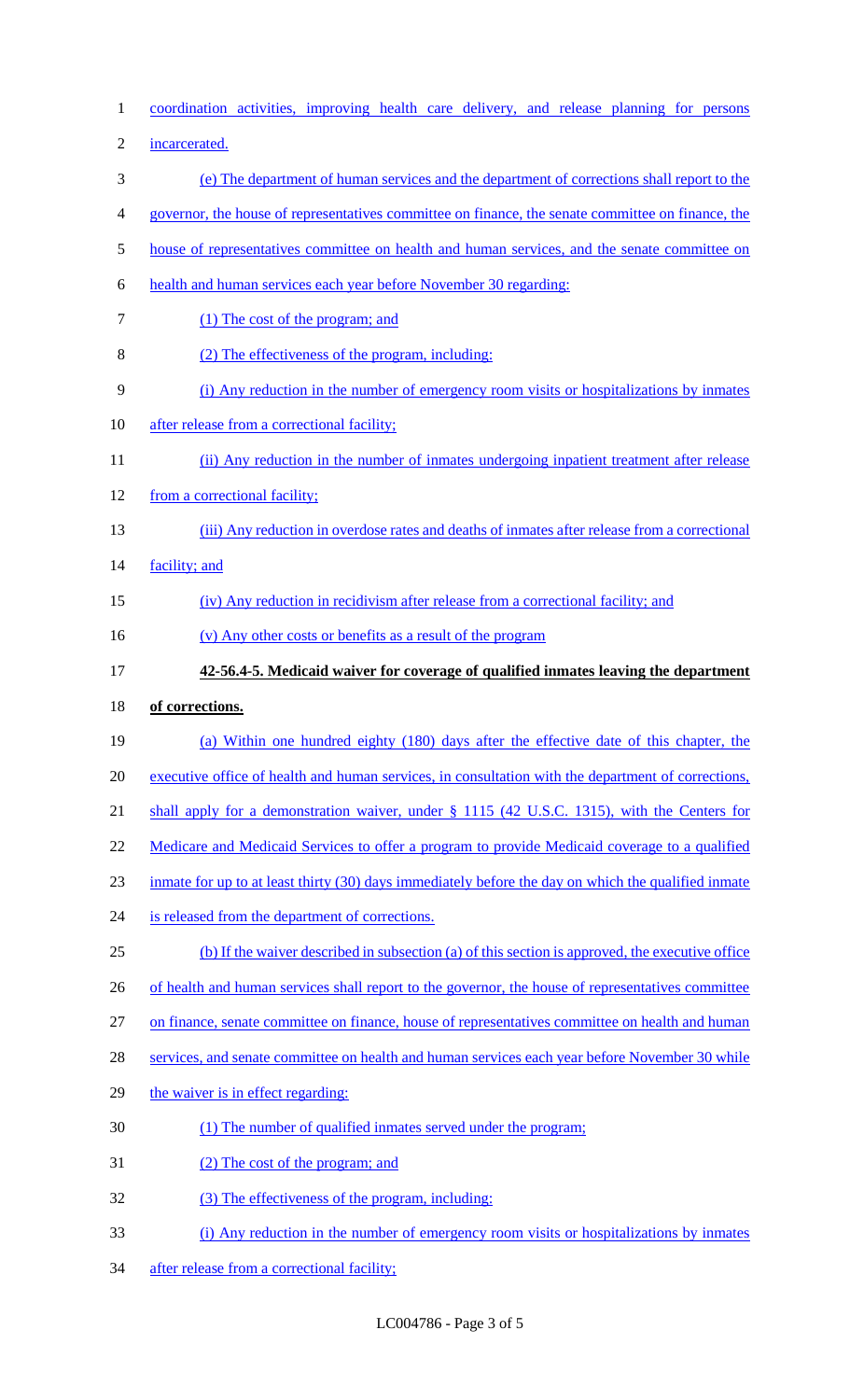- 1 (ii) Any reduction in the number of inmates undergoing inpatient treatment after release
- 2 from a correctional facility;
- 3 (iii) Any reduction in overdose rates and deaths of inmates after release from a correctional
- 4 facility;
- 5 (iv) Any reduction in recidivism after release from a correctional facility; and
- 6 (v) Any other costs or benefits as a result of the program.
- 7 SECTION 2. This act shall take effect upon passage.

======== LC004786 ========